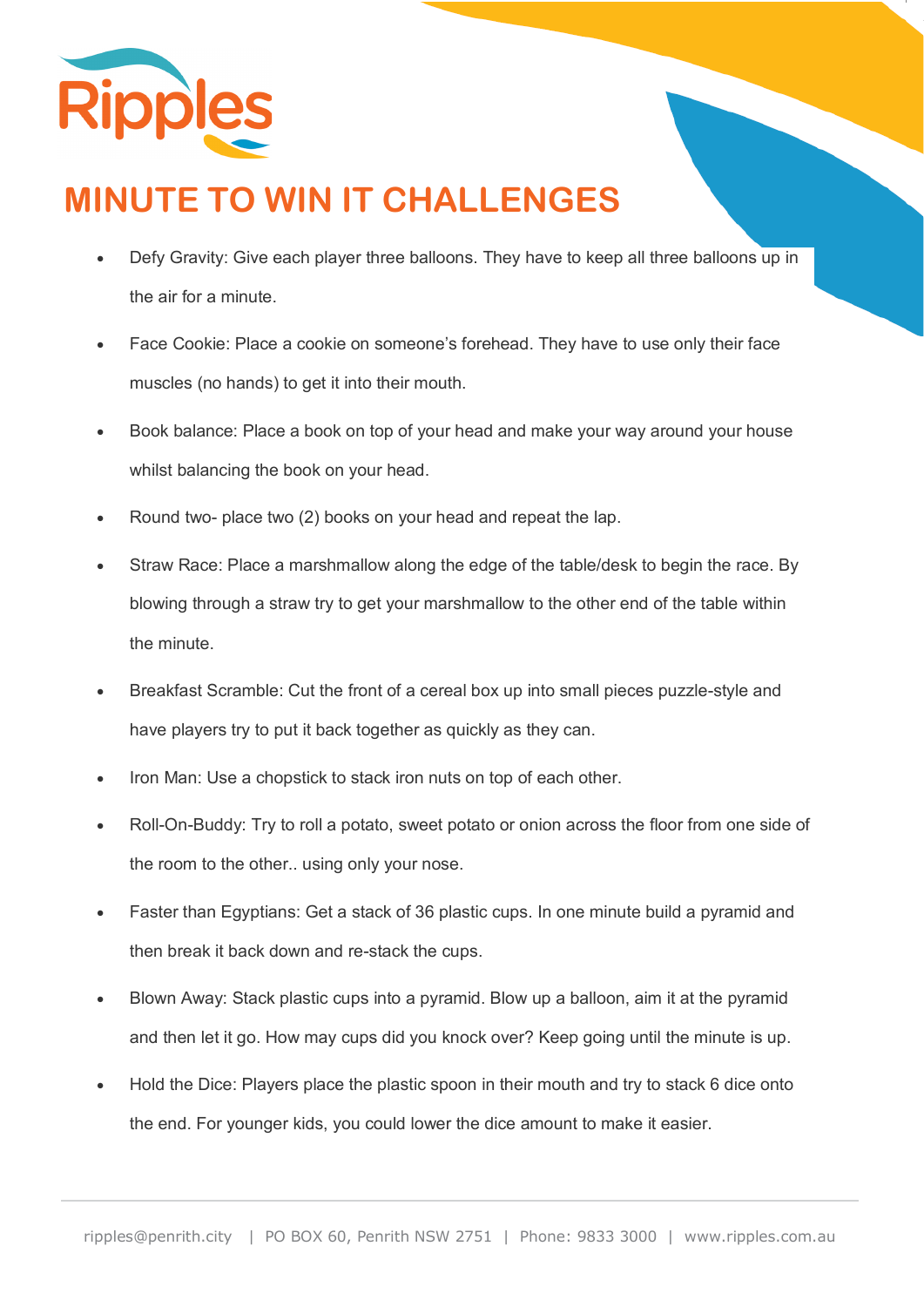

- Chopstick Pick Up: Place 20 pieces of candy on a paper plate. Have the player move each piece of candy to the other plate using chopsticks in under a minute. Tip: It is easier for younger kids to pick up squishy marshmallows then hard M&Ms with chopsticks.
- Bottle Flip: Toss the water bottle in the air and make it land uprigt. See how many ties you can do this in a minute.
- No Hands: have players wear oven mitts and unwrap candy.
- Noodle Pick Up: Place uncooked penne pasta on the edge of a table. Player tries to pick up the penne noodle using a spaghetti piece they have in their mouth.
- Apple Stacking: Each player tries to stack 5 apples in one minute
- Marshmallow Toss: Place an empty plastic cup across the room about ten (10) feet away. After returning to the other side of the room try and throw as many small marshmallows into he cup as you can.